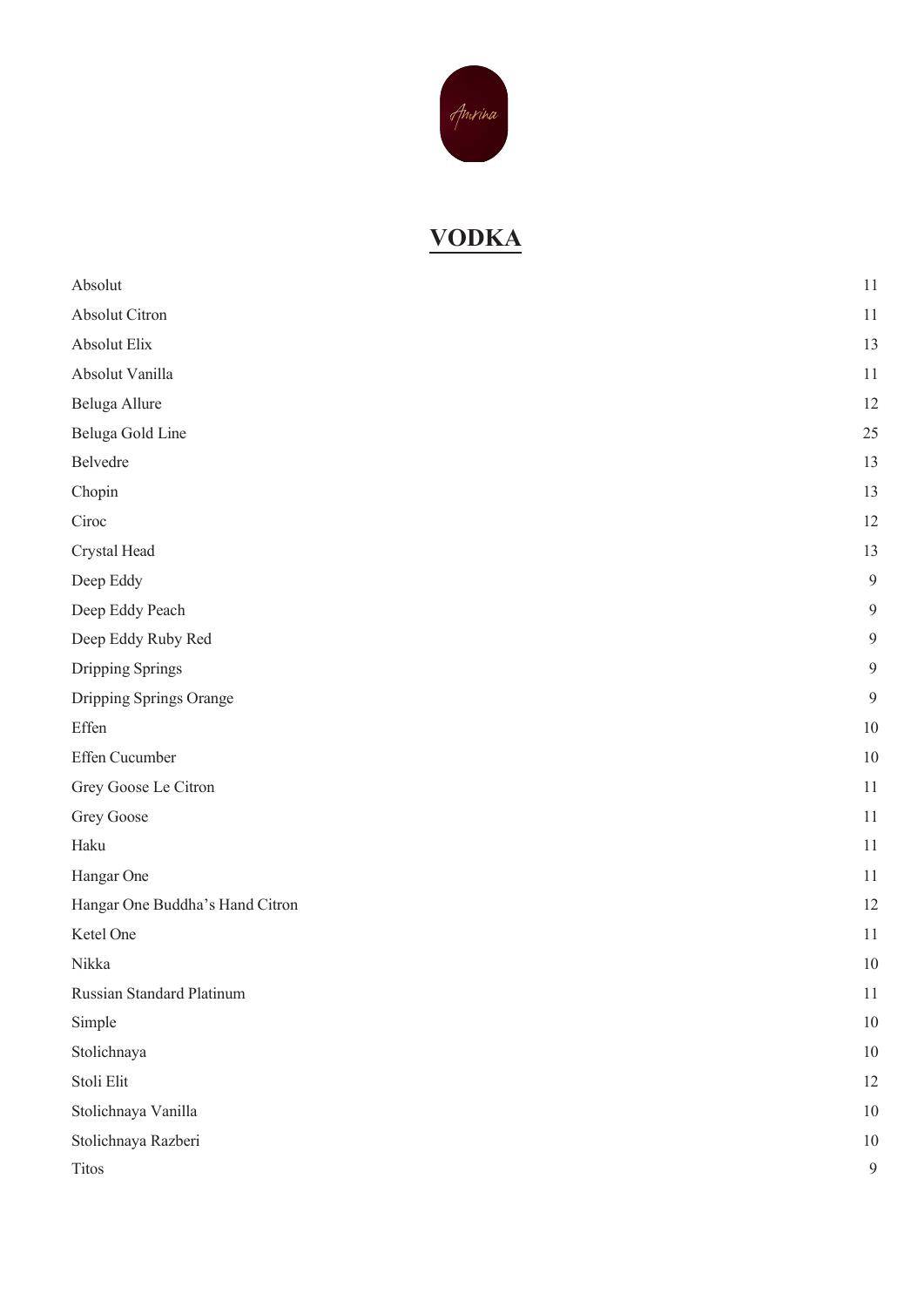# **GIN**

| Aviation               | $10\,$   |
|------------------------|----------|
| Bareksten              | 12       |
| Beefeater              | $10\,$   |
| <b>Bombay Sapphire</b> | 11       |
| <b>Boodles</b>         | 12       |
| The Botanist           | 12       |
| <b>Empress</b>         | 11       |
| Hendricks              | 12       |
| Gin Mare<br>Nikka      | 12<br>12 |
| Monkey 47              | $18\,$   |
| Nolets                 | 13       |
| Tanqueray              | $10\,$   |
| Roku                   | 11       |
|                        |          |

## **RUM**

| Bacardi                     | 10 |
|-----------------------------|----|
| Captain Morgan              | 10 |
| Diplomatico 12yr            | 11 |
| Flor De Cana Blanco         | 10 |
| Flor De Cana 12yr           | 12 |
| <b>Myers Dark</b>           | 10 |
| Mount Gay Black Barrel      | 12 |
| <b>Plantation Dark</b>      | 10 |
| <b>Plantation Pineapple</b> | 11 |
| Ron Cartavio Xo 18yr        | 18 |
| Ron Zacapa 23yr             | 14 |
| Ron Zacapa Xo               | 30 |
| Sugar Island Coconut Rum    | 10 |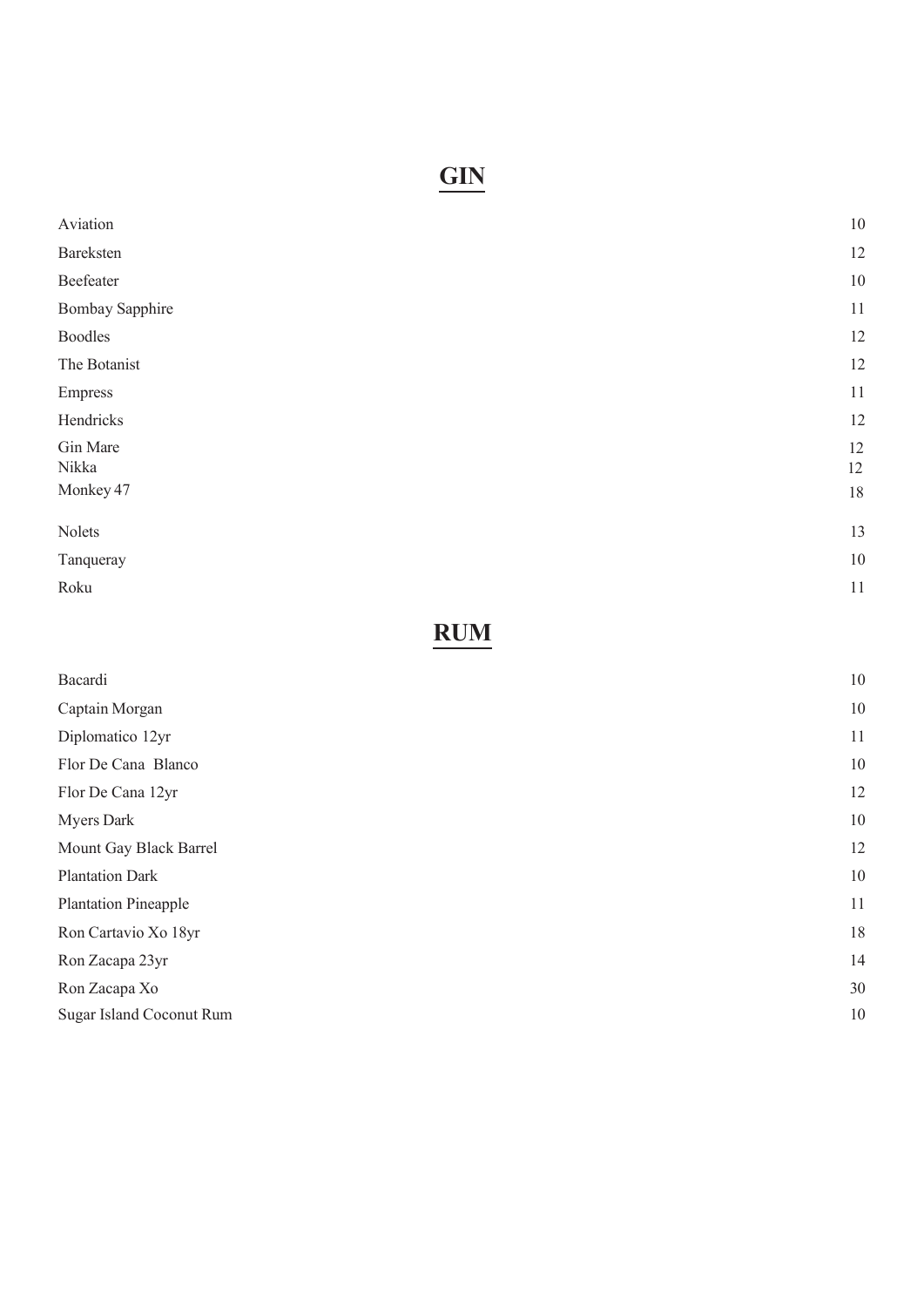# **TEQUILA**

#### **BLANCOS & PLATAS**

| Altos            | $10\,$ |
|------------------|--------|
| Avion            | $11\,$ |
| Calirosa Rosa    | 13     |
| Casa Del Sol     | 13     |
| Casadragones     | 18     |
| Casamigos        | $11\,$ |
| Cincoro          | 22     |
| Clase Azul       | $26\,$ |
| Don Julio        | $10\,$ |
| Espolon          | $10\,$ |
| Fortaleza        | 15     |
| Herradura        | 12     |
| Maestro Dobel    | 12     |
| Patron           | 13     |
| Sauza            | $10\,$ |
| Socorro          | $10\,$ |
| Teremana         | $10\,$ |
| <b>REPOSADO</b>  |        |
| Avion            | 13     |
| Casa Del Sol     | 15     |
| Casamigos        | 15     |
| Cincoro          | 28     |
| Clase Azul       | 35     |
| Don Julio        | 15     |
| Fortaleza        | 18     |
| Herradura        | 15     |
| Maestro Dobel    | 15     |
| Patron           | 15     |
| Penta Cristalino | $27\,$ |
| Penta            | 35     |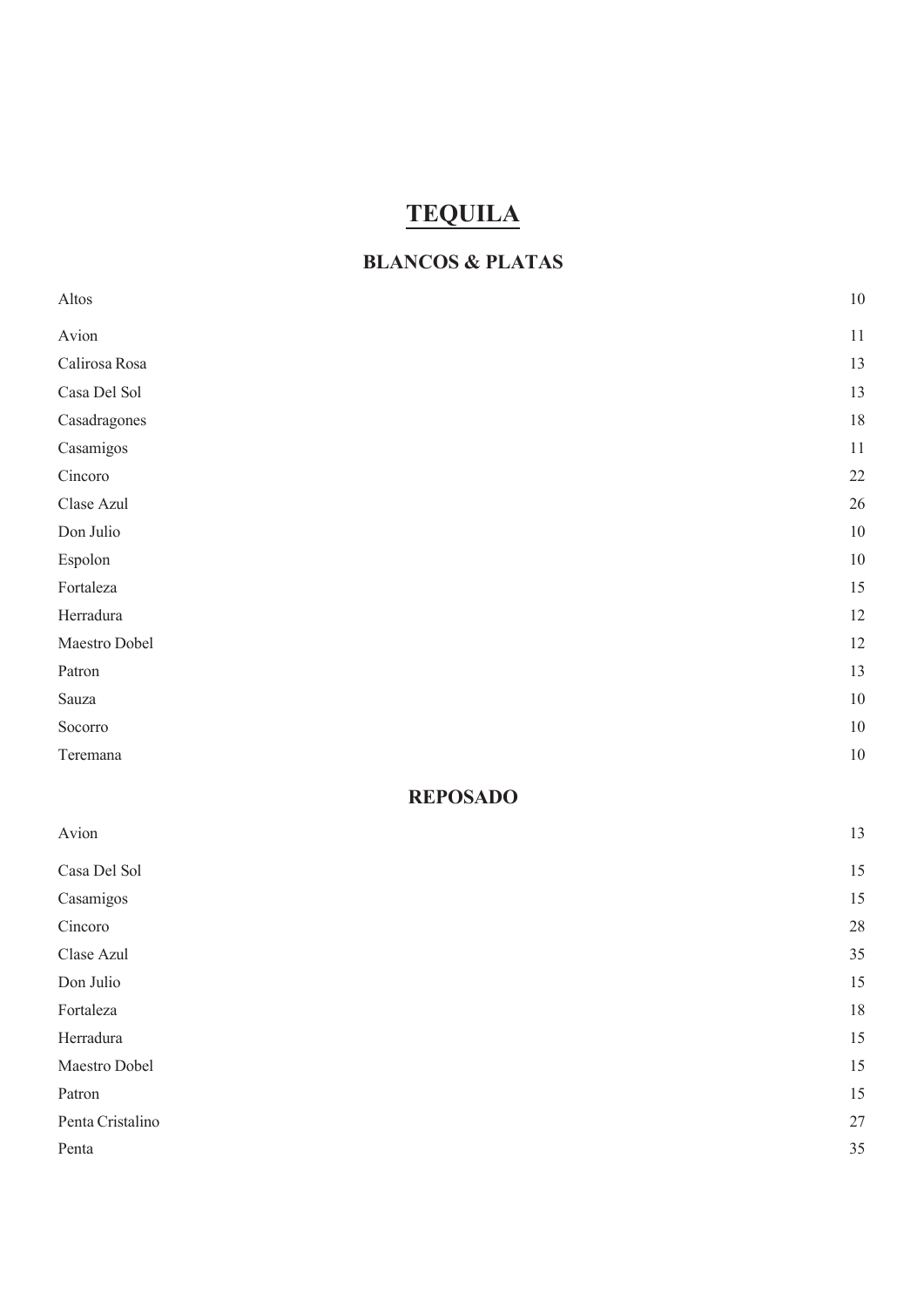#### **REPOSADO**

| Socorro                        | 12  |
|--------------------------------|-----|
| Teremana                       | 12  |
| <b>AÑEJO</b>                   |     |
| Casa Dragones                  | 32  |
| Casamigos                      | 16  |
| Calirosa                       | 16  |
| Cincoro                        | 30  |
| Clase Azul                     | 105 |
| Don Julio                      | 17  |
| Don Julio 70 Cristalino        | 19  |
| Fortaleza                      | 23  |
| Herradura                      | 17  |
| Herradura Ultra                | 19  |
| Komos Cristalino               | 22  |
| Maestro Dobel Cristalino       | 14  |
| Patron                         | 17  |
| Penta                          | 31  |
| Socorro                        | 14  |
| <b>EXTRA AÑEJO &amp; JOVEN</b> |     |
| Avion 44                       | 28  |

Casa Dragones Joven 60

Cincoro 320 Clase Azul 400 Don Julio 1942 35 Don Julio Ultima Reserva 85 Soledad 8 Year 30 Tierra Noble Exquisito 26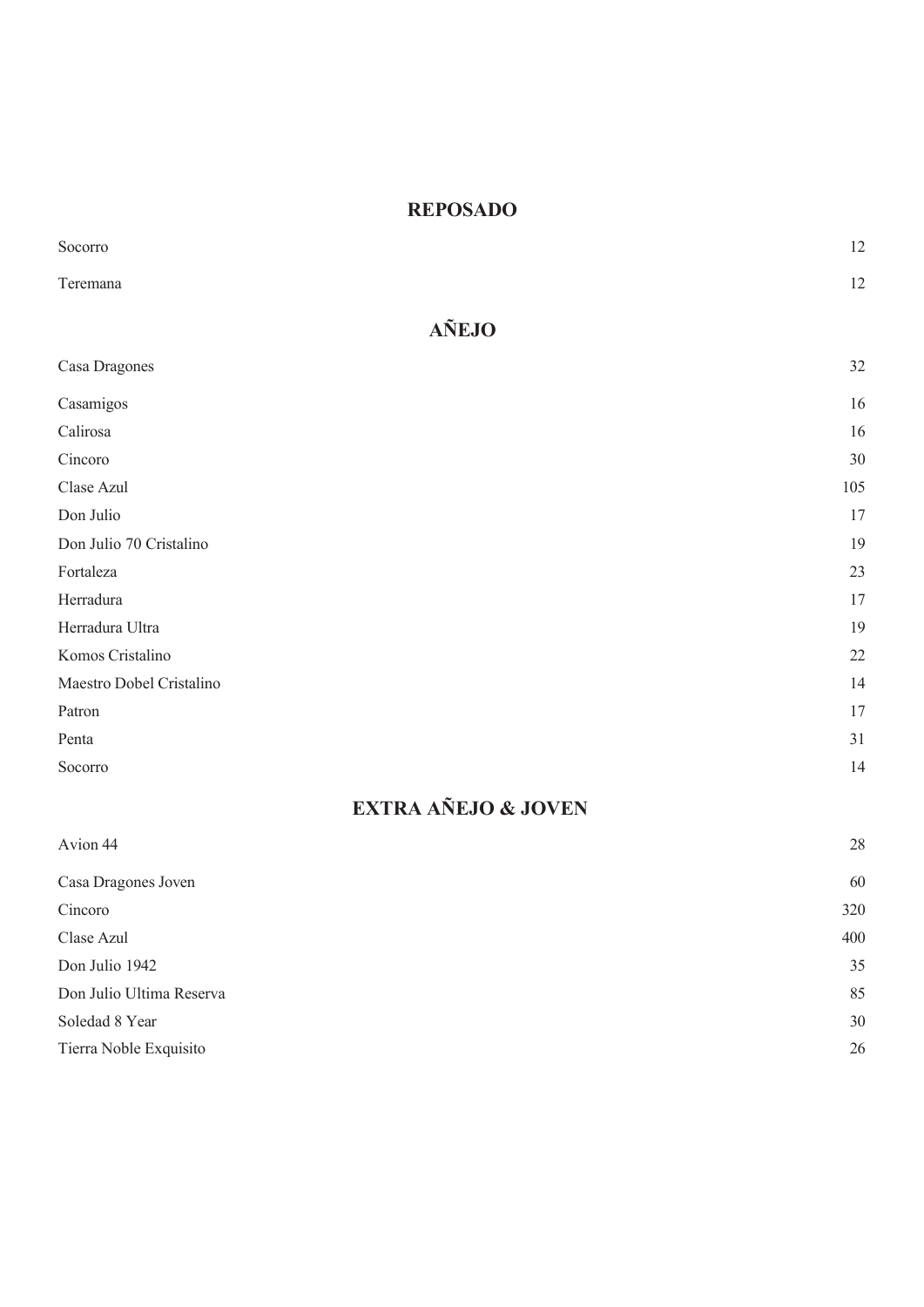#### **MEZCAL**

| Casamigos         | 16 |
|-------------------|----|
| Ilegal Joven      | 12 |
| Montelobos        | 11 |
| Mezcal Vago Elote | 14 |
| Ojo De Tigre      | 10 |
| Sombra            | 11 |
|                   |    |

## **AMERICAN WHISKEY**

| Mellow Corn Bottled In Bond Old Elk |  |
|-------------------------------------|--|
| Bourbon                             |  |

10

## **BOURBON**

| Angels Envy                     | 15 |
|---------------------------------|----|
| Angels Envy Ice                 | 60 |
| Bakers 7yr                      | 15 |
| <b>Balcones Pot Still</b>       | 11 |
| <b>Basil Haydens</b>            | 13 |
| Basil Haydens Dark Rye          | 16 |
| Belle Meade Cask Strength       | 17 |
| Belle Meade Sour Mash           | 12 |
| Blanton's                       | 30 |
| <b>Buffalo Trace</b>            | 10 |
| <b>Bulleit</b>                  | 10 |
| Devil's River Barrel Strength   | 12 |
| Eagle Rare                      | 15 |
| E.h. Taylor Single Barrel       | 24 |
| E.h. Taylor Small Batch         | 20 |
| Elijah Craig Single Barrel 18yr | 40 |
| Elijah Craig Small Batch        | 11 |
| Evan Williams Single Barrel     | 12 |
| Four Roses Single Barrel        | 14 |
| Four Roses Small Batch          | 12 |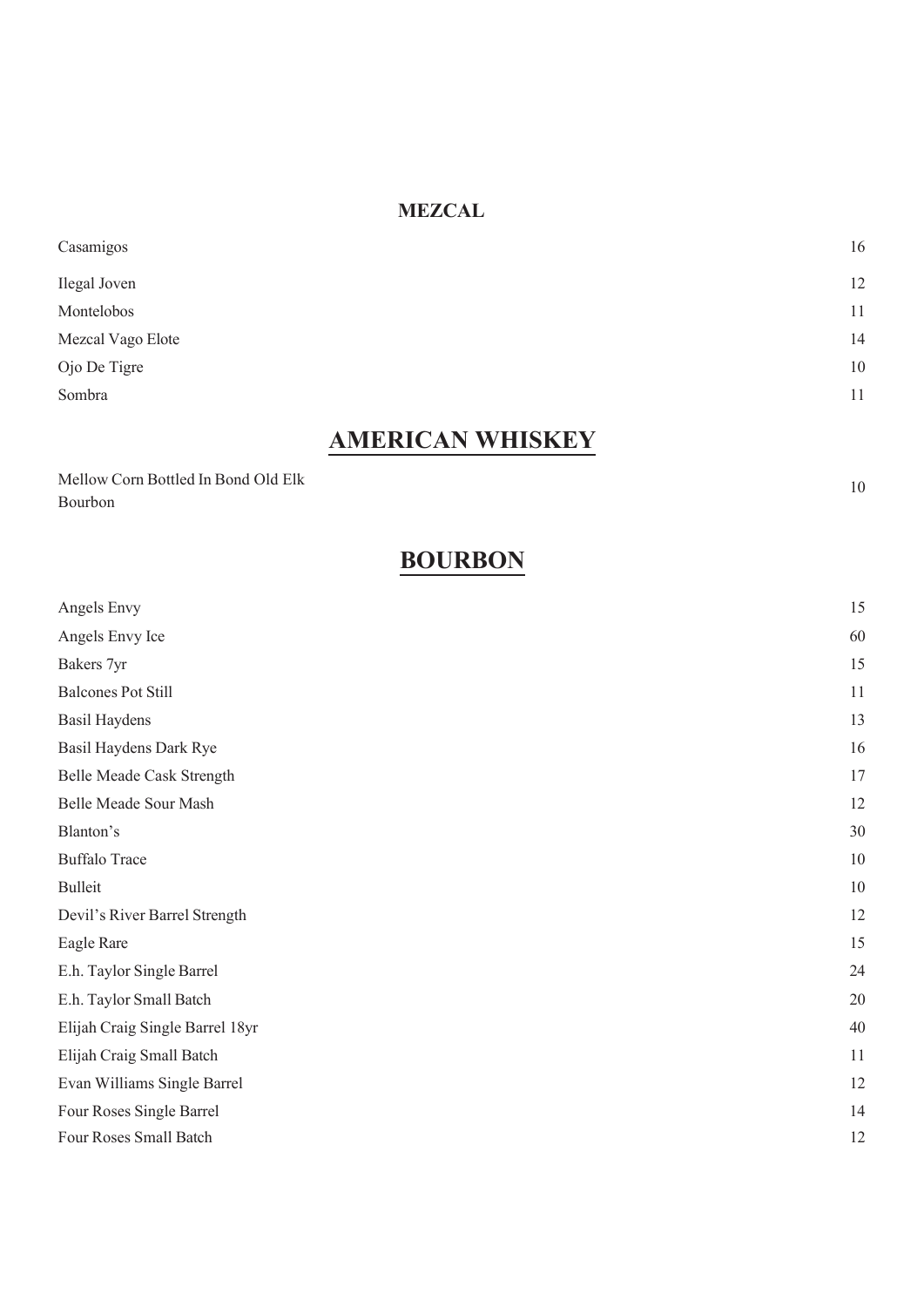### **BOURBON**

| Four Roses Small Batch Select            | 16 |
|------------------------------------------|----|
| Garrison Brothers Balmorhea              | 48 |
| Garrison Brothers Straight               | 20 |
| Garrison Brothers Single Barrel          | 22 |
| George T. Stagg (1oz Pour)               | 70 |
| Hancock's Single Barrel                  | 22 |
| High West American Prairie               | 13 |
| Jefferson's Ocean Voyage?                | 23 |
| Jefferson's Reserve                      | 17 |
| Jim Beam                                 | 10 |
| Joseph Magnus                            | 25 |
| Kentucky Owl Confiscated                 | 35 |
| Knob Creek                               | 11 |
| Larceny                                  | 9  |
| Larceny Barrel Proof                     | 20 |
| Legent                                   | 11 |
| Maker's Mark                             | 10 |
| Maker's Mark 46                          | 12 |
| Maker's Mark Private Selection           | 15 |
| Michter's 10yr                           | 45 |
| Michter's Small Batch                    | 12 |
| Old Fitzgerald 15yr Fall 2019 (1oz Pour) | 55 |
| Old Forester 1870                        | 12 |
| Old Forester 1910                        | 15 |
| Old Forester 1920                        | 18 |
| Old Forester Statesman                   | 16 |
| Old Rip Van Winkle 10yr (1oz Pour)       | 60 |
| Old Tub Bottled In Bond                  | 13 |
| Orphan Barrel Copper Tongue              | 30 |
| Parkers Heritage 10yr Heavy Char         | 40 |
| Peerless                                 | 20 |
| Russell's Reserve 10yr                   | 12 |
| Stagg Jr                                 | 35 |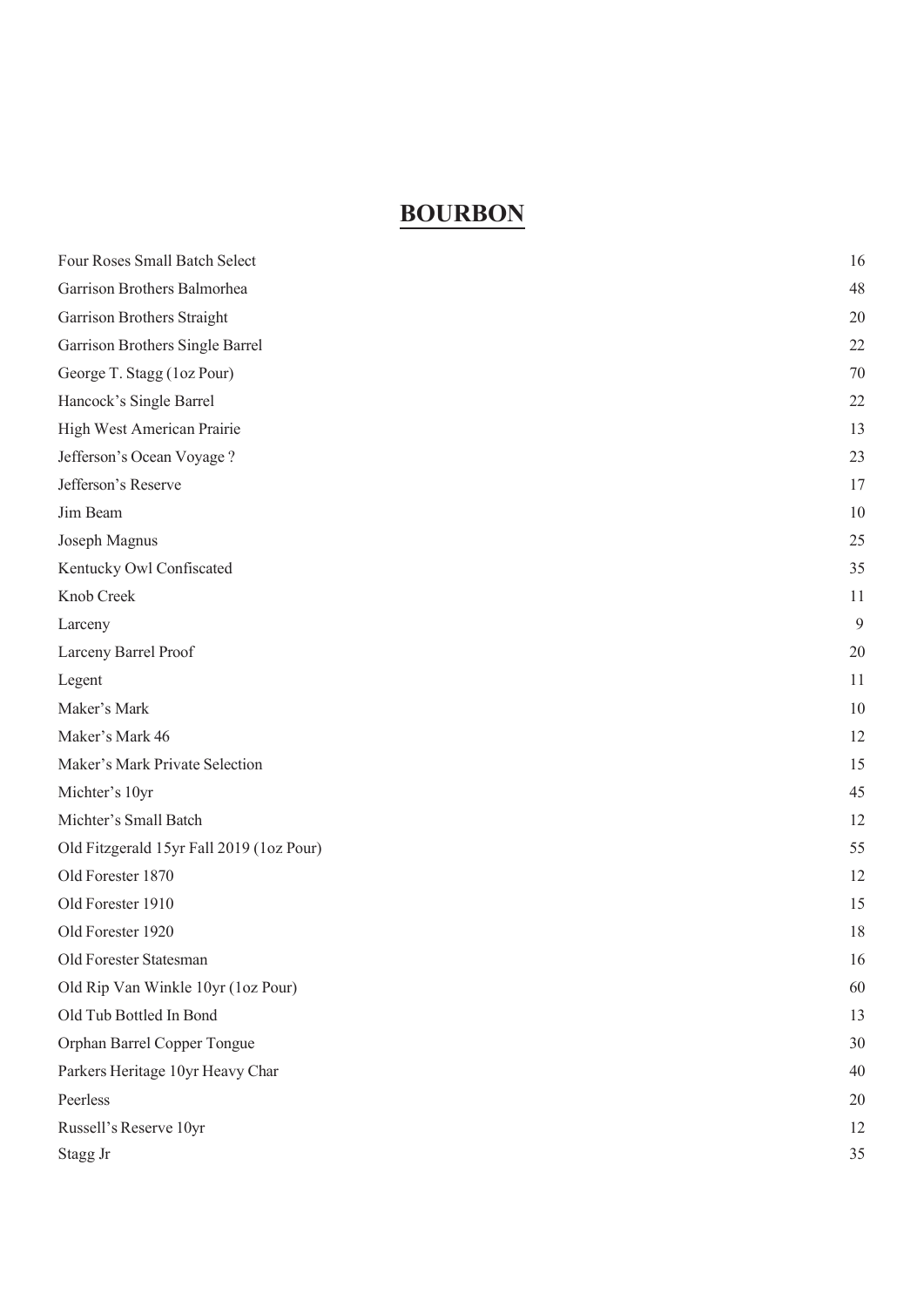### **BOURBON**

| Still Austin Straight Bourbon           | 12 |
|-----------------------------------------|----|
| Still Austin Cask Strength              | 15 |
| The Wiseman                             | 14 |
| Weller 12yr                             | 22 |
| Weller Antique 107                      | 30 |
| Weller Single Barrel                    | 50 |
| Weller Special Reserve                  | 10 |
| Whitmeyer's Bourye                      | 12 |
| Whitmeyer's Single Barrel Cask Strength | 16 |
| Wild Turkey 101                         | 9  |
| Wild Turkey Long Branch                 | 12 |
| Wild Turkey Rare Breed                  | 13 |
| Willett Pot Still Reserve               | 16 |
| William Larue Weller (1oz Pour)         | 75 |
| Woodford Reserve                        | 14 |
| Woodford Reserve Double Oak             | 16 |
| <b>Yellow Rose</b>                      | 10 |
| 1792 Aged 12 Years                      | 25 |
| 1792 Bottled In Bond                    | 16 |
| 1792 Full Proof                         | 18 |
| 1792 Single Barrel                      | 14 |
| 1792 Small Batch                        | 11 |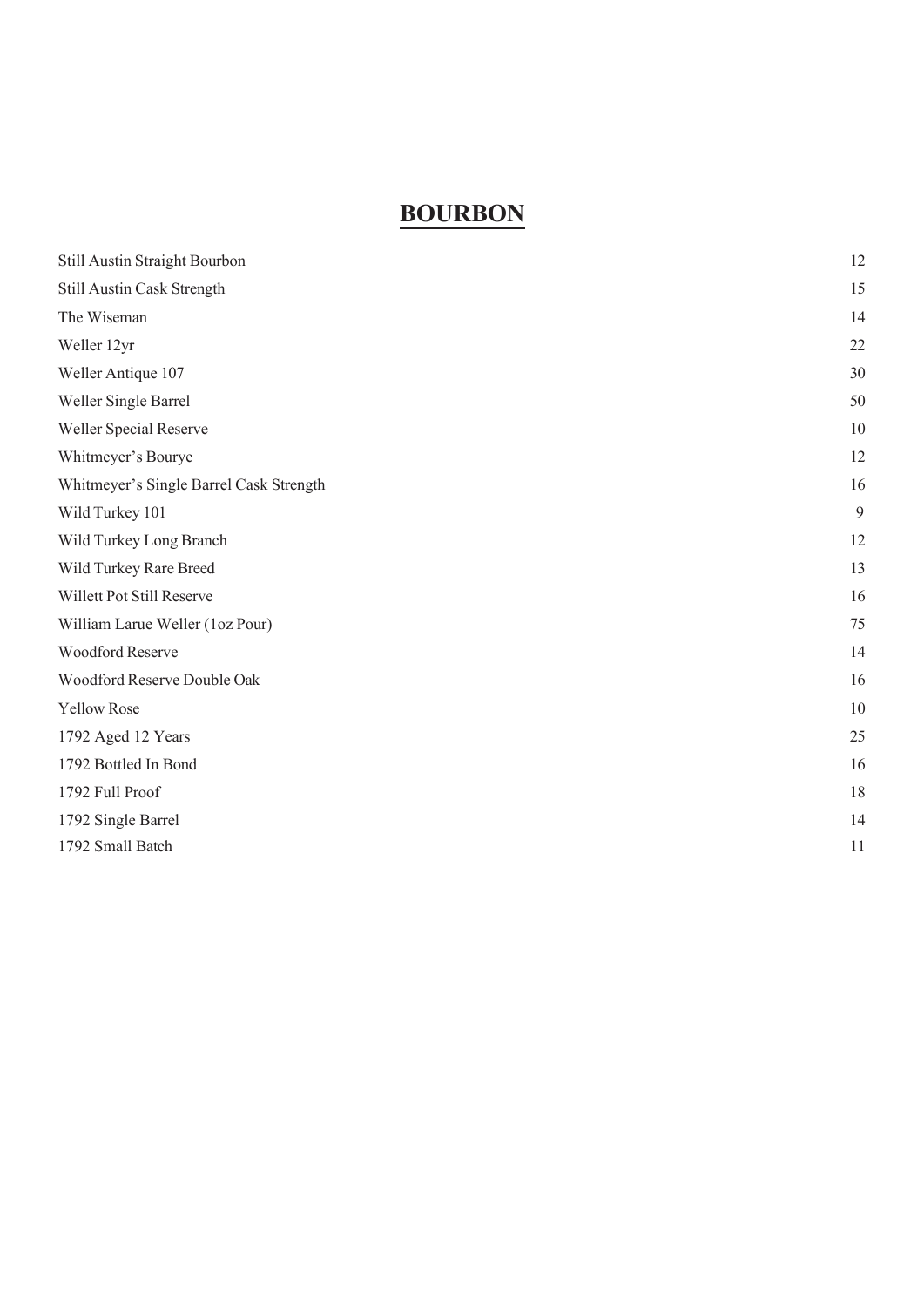## **RYE**

| Angels Envy                         | 20 |
|-------------------------------------|----|
| <b>Bulleit</b>                      | 11 |
| Devil's River                       | 10 |
| Elijah Craig Rye                    | 12 |
| Jack Daniel's Single Barrel         | 14 |
| High West Double Rye                | 12 |
| High West Rendezvous Rye            | 25 |
| Knob Creek                          | 13 |
| Old Forester Rye                    | 10 |
| Peerless                            | 32 |
| Rittenhouse                         | 11 |
| Russell's Reserve Single Barrel Rye | 18 |
| Sagamore Straight Rye               | 11 |
| Sagamore Cask Strength              | 16 |
| Sazerac Rye                         | 10 |
| (1oz Pour)<br>Thomas Handy Sazerac  | 60 |
| Wild Turkey Rare Breed Rye          | 18 |
| Willett Family Estate 4yr           | 20 |
| Whistlepig Piggyback 6yr            | 14 |
| Whistlepig 10yr                     | 17 |
| Whistlepig 12yr                     | 25 |
| Whistlepig 15yr                     | 50 |
| Woodford                            | 15 |
| <b>Yellow Rose</b>                  | 15 |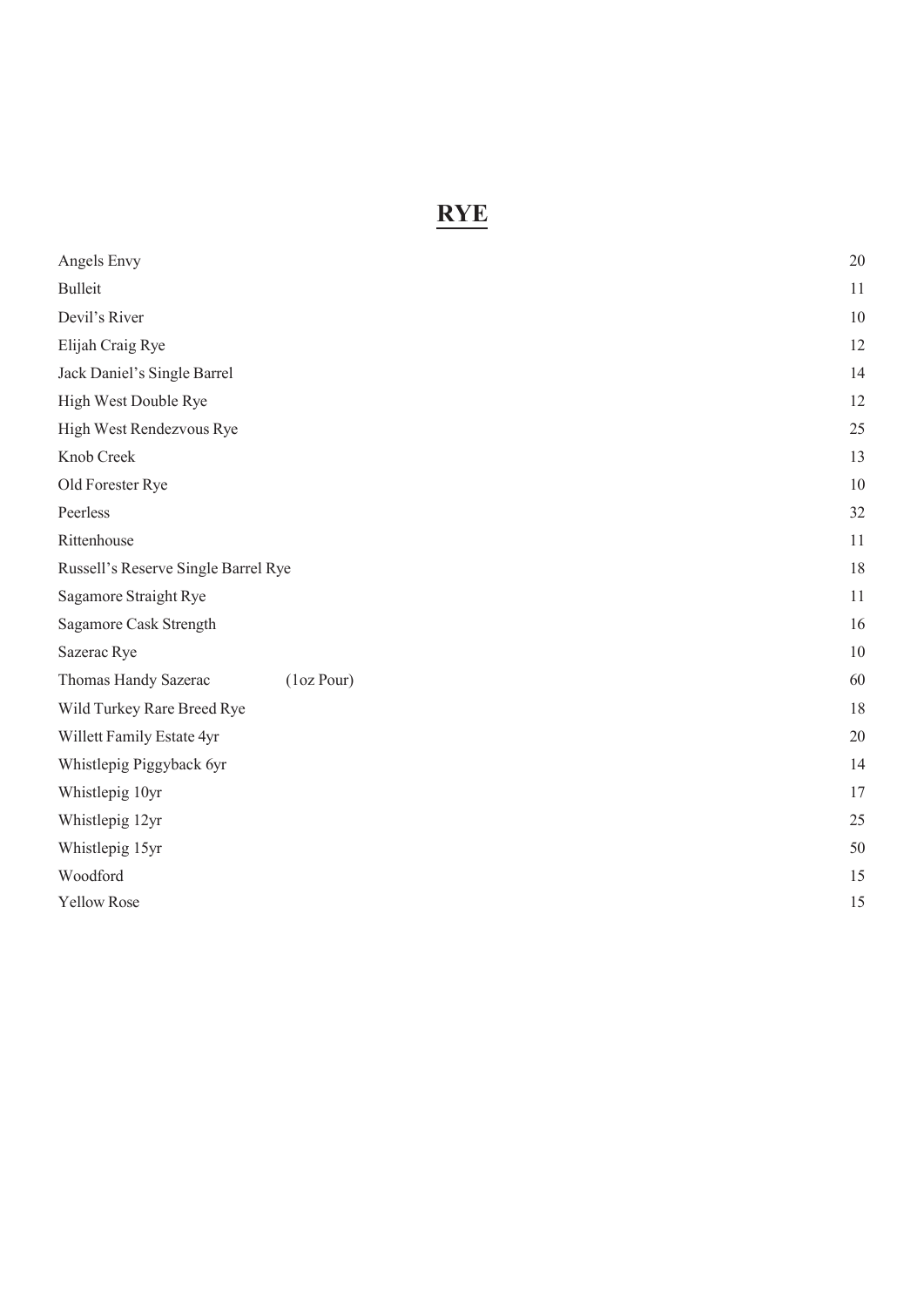### **TENNESSEE WHISKEY**

### **AUSTRALIAN WHISKEY**

Starward Two Fold 12

### **CANADIAN WHISKEY**

| TAINT A AT TYITTATINTI |    |
|------------------------|----|
| Seagrams Vo            | 11 |
| Seagrams 7             | 10 |
| Crown Royal            | 11 |
| Canadian Club          | 10 |
|                        |    |

#### **INDIAN WHISKEY**

| Amrut Indian Single Malt  | 16 |
|---------------------------|----|
| Amrut Single Malt Fusion  | 18 |
| Rampur Indian Double Cask | 20 |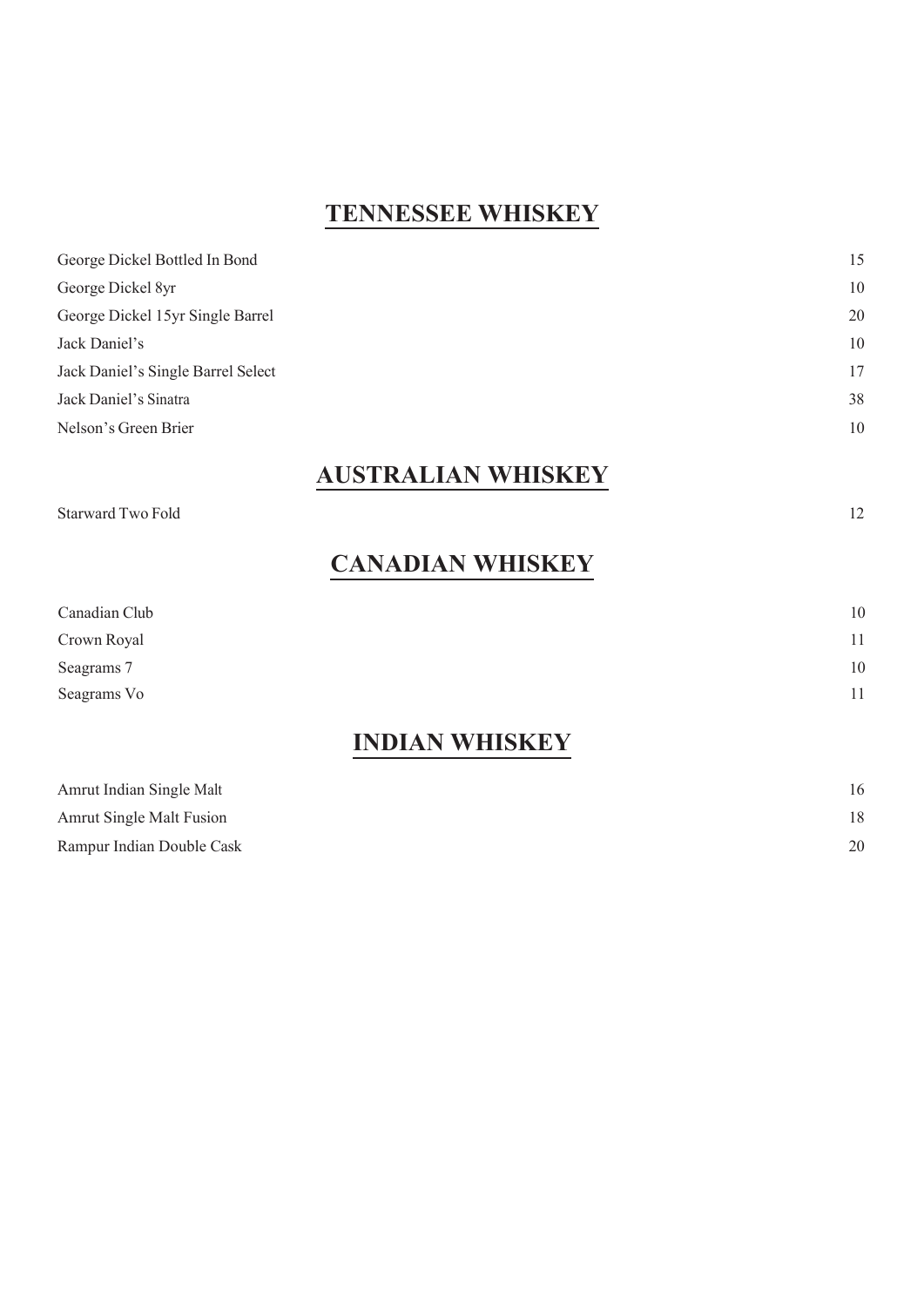### **IRISH WHISKEY**

| Green Spot           | 17 |
|----------------------|----|
| Jameson              | 10 |
| Jameson Black Barrel | 12 |
| Limavady             | 13 |
| Redbreast 12yr       | 19 |
| Redbreast 15yr       | 25 |
| Teeling              | 16 |
| Tullamore Dew        | 10 |
| Writer's Tears       | 12 |
|                      |    |

## **JAPANESE WHISKEY**

| 20 |
|----|
| 21 |
| 17 |
| 30 |
| 15 |
| 11 |
|    |

## **TAIWANESE WHISKEY**

| Kavalan Distillery Select | 16 |
|---------------------------|----|
| Kavalan Port Cask Finish  | 22 |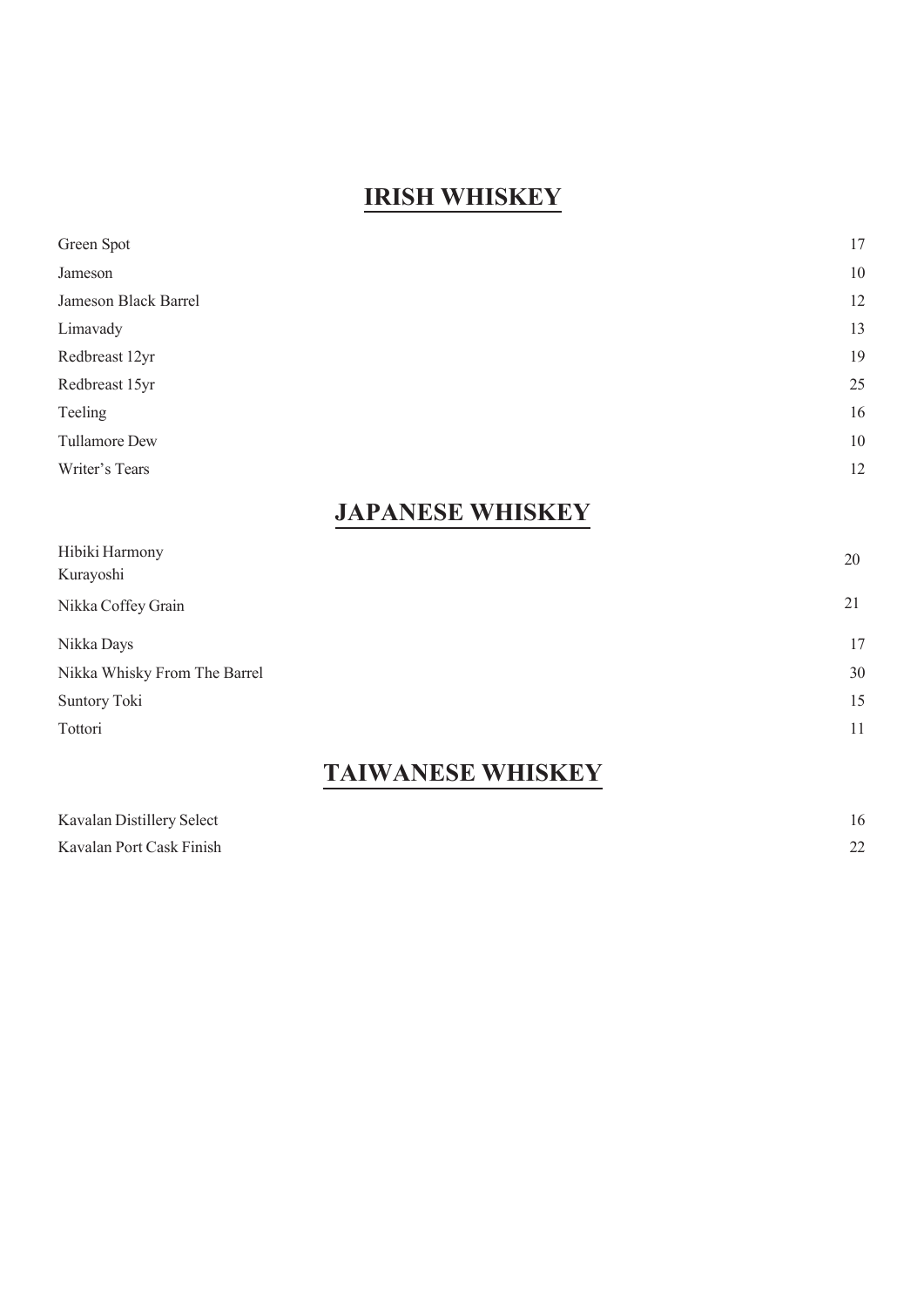## **SINGLE MALT SCOTCH**

#### **CAMPBELTOWN**

Glenscotia 15yr 23

### **SPEYSIDE (LIGHT, GRASSY & SWEET)**

| Balvenie 12yr American Oak              | 18  |
|-----------------------------------------|-----|
| Balvenie 12yr Double Wood               | 20  |
| Balvenie 14yr Carribean Cask            | 22  |
| Balvenie 15yr Single Barrel             | 22  |
| Balvenie 21yr Port Wood                 | 55  |
| Balvenie 30yr                           | 600 |
| Cragganmore 12yr                        | 22  |
| Glenfarcas 12yr                         | 14  |
| Glenfiddich 12yr                        | 15  |
| Glenfiddich 14yr Bourbon Barrel Reserve | 17  |
| Glenfiddich 15yr Solera Reserve         | 19  |
| Glenfiddich 23yr Cuvee                  | 75  |
| Glenlivet 12yr                          | 16  |
| Glenlivet 15 Yr French Oak              | 18  |
| Glenlivet 18yr                          | 25  |
| Macallan 12yr Sherry Cask               | 18  |
| Macallan 15yr Fine Oak                  | 25  |
| Macallan 18yr Double Cask               | 100 |
| Macallan 18yr Sherry Cask               | 120 |
| Macallan 25yr                           | 550 |
| Singleton 12yr                          | 12  |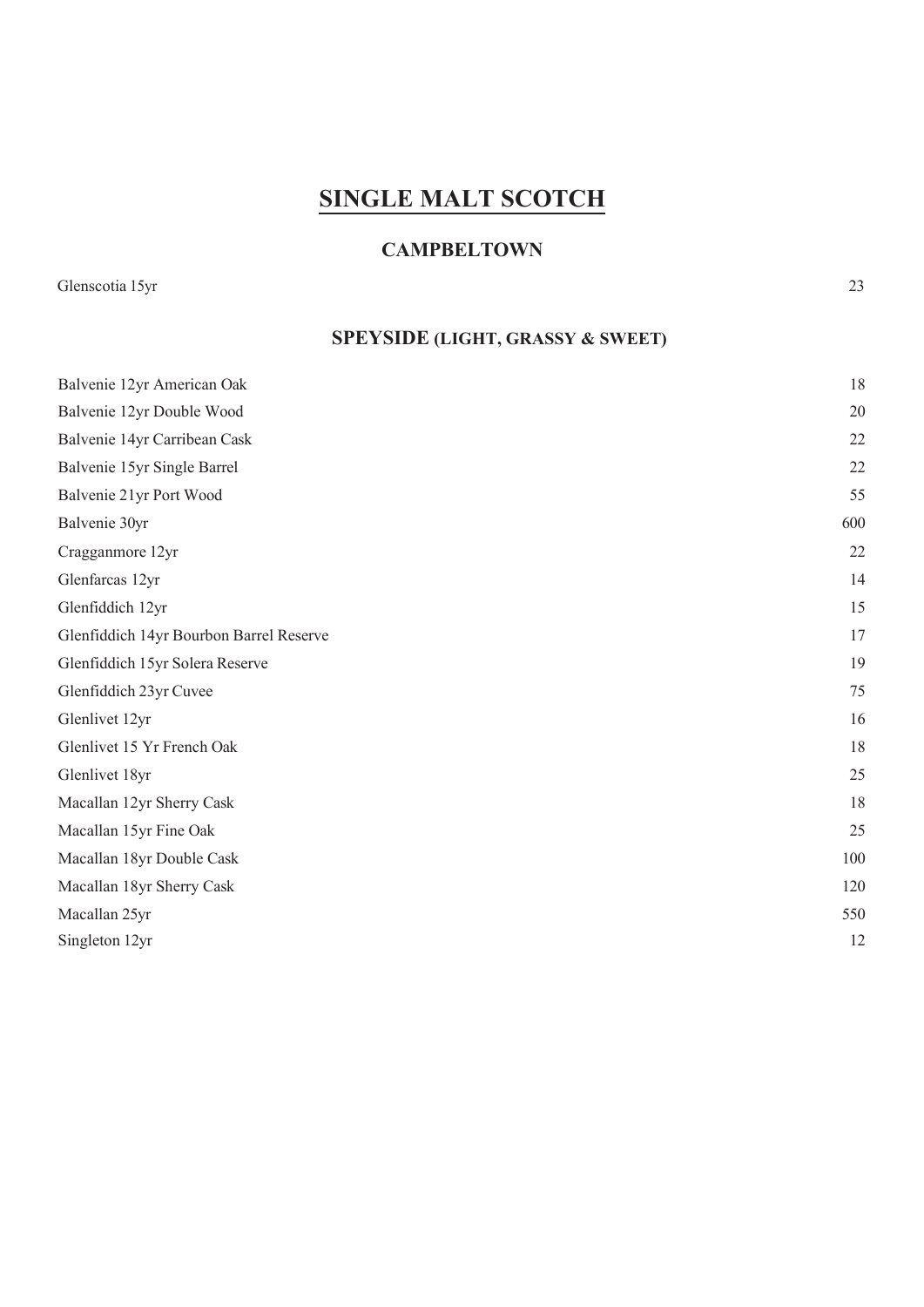### **THE HIGHLANDS (FULL BODIED, SWEET & RICH)**

| Aberfeldy 12yr                          | 14 |
|-----------------------------------------|----|
| Dalmore Cigar Malt                      | 45 |
| Dalmore Portwood                        | 25 |
| Dalmore 12yr                            | 18 |
| Dalmore 15yr                            | 35 |
| Dalmore 18yr                            | 65 |
| Glenmorangie 10yr                       | 16 |
| Glenmorangie 12yr La Santa              | 18 |
| Glemorangie Nectar D'or                 | 20 |
| Oban 14yr                               | 20 |
| Oban Little Bay                         | 22 |
| <b>THE LOWLANDS</b>                     |    |
| Auchentoshan 12 Yr                      | 15 |
| Bladnoch 11yr                           | 17 |
| Bladnoch Vinaya                         | 14 |
| Glenkinchie                             | 22 |
| <b>ISLANDS (SMOKE, BRINE &amp; OIL)</b> |    |
| Talisker 10yr                           | 20 |
| Highland Park 12                        | 13 |
|                                         |    |

#### **ISLAY (PEATY AND SMOKY)**

| Lagavulin 16yr | 20 |
|----------------|----|
| Laphroaig 10r  | 15 |
| Laphroaig Lore | 25 |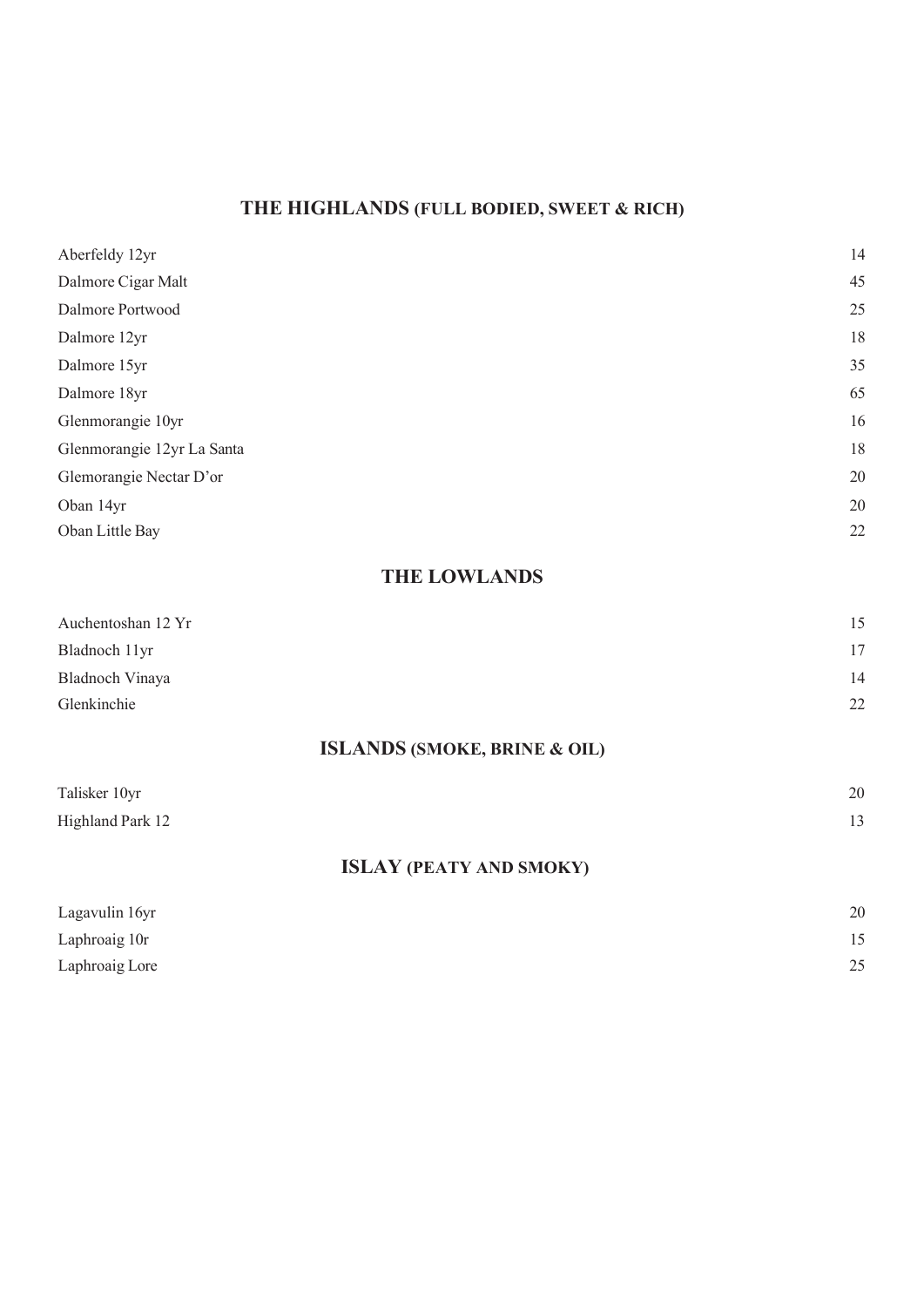### **BLENDED SCOTCH**

| Buchanan's 12yr                 | 13 |
|---------------------------------|----|
| Buchannas 15yr                  | 17 |
| Buchanan's 18yr Special Reserve | 25 |
| Chivas Regal 12yr               | 12 |
| Dewars White Label              | 10 |
| Dewars 12yr                     | 12 |
| Johnnie Walker Red              | 11 |
| Johnnie Walker Black            | 13 |
| Johnnie Walker Double Black     | 14 |
| Johnnie Walker Blonde           | 11 |
| Johnnie Walker Blue             | 50 |
| Monkey Shoulder                 | 12 |
| Sia                             | 10 |

## **SINGLE GRAIN SCOTCH**

Orphan Barrel Muckety Muck 24yr 65

## **COGNAC**

| Curvoisier Vsop                              | 15  |
|----------------------------------------------|-----|
| Hardy Xo                                     | 35  |
| Hennessy Vs                                  | 14  |
| Hennessy Vsop Privilege                      | 20  |
| Hennessy Xo                                  | 50  |
| Pierre Ferrand                               | 11  |
| Remy Martin Vsop                             | 15  |
| Remy Martin Xo                               | 35  |
| Remy Martin Louis Xiii (1oz)                 | 200 |
| Remy Martin Grand Marnier Quintessence (1oz) |     |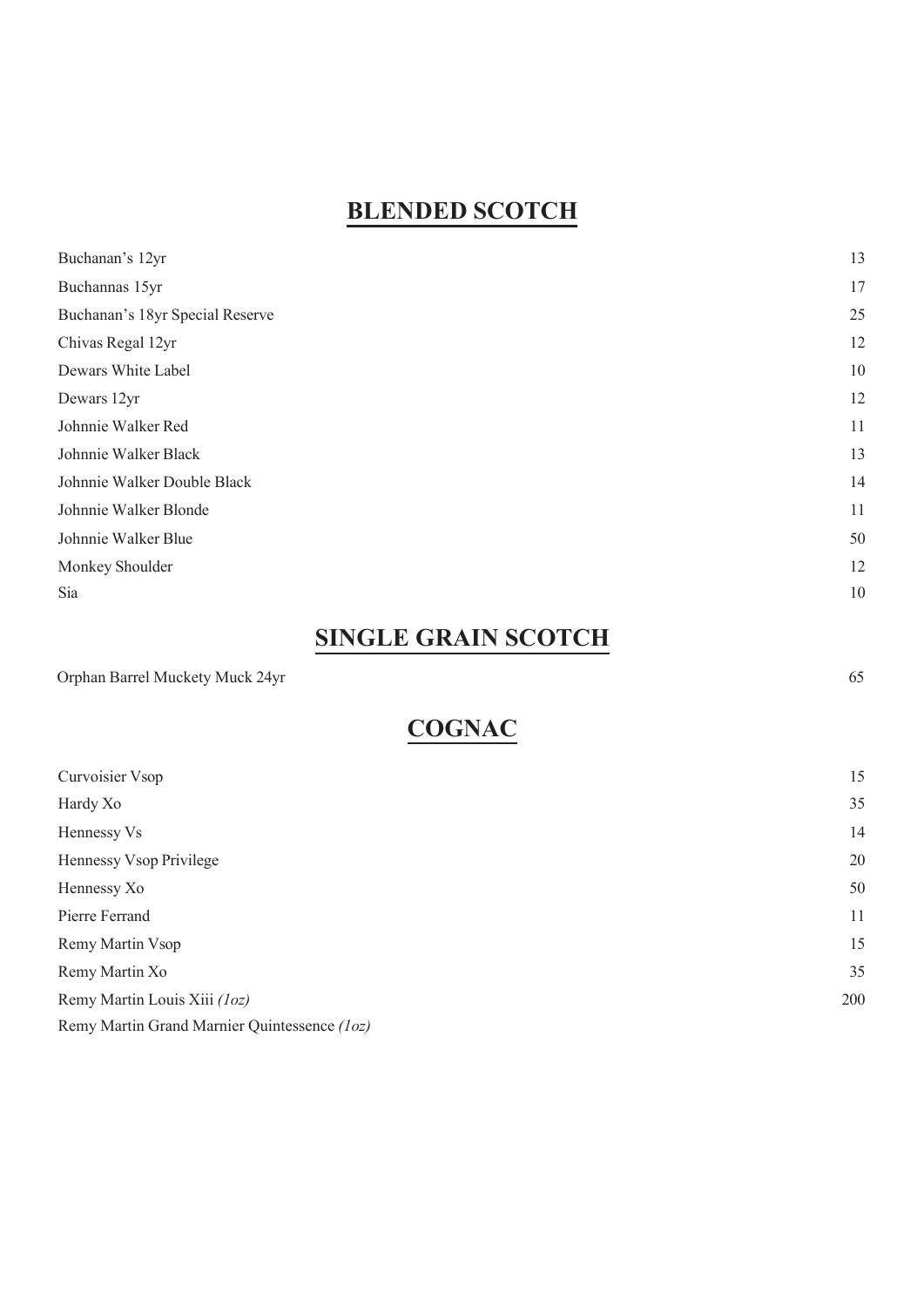## **CORDIALS**

#### **AMARO**

| Averna                        | 10               |
|-------------------------------|------------------|
| Caffo Vecchio Ammaro Del Capo | 10               |
| Fernet Branca                 | 10               |
| Montenegro                    | $10\,$           |
| <b>LIQUEURS</b>               |                  |
|                               |                  |
| Amaretto Disaronno            | 10               |
| Agricanto                     | 10               |
| Aperol                        | 10               |
| B & B                         | 11               |
| Dom Benedictine               | 10               |
| Bailey's Irish Cream          | 10               |
| Campari                       | 10               |
| Caffo Amaretto                | 10               |
| Caffo Sambuca                 | 10               |
| Chambord                      | 10               |
| Cherry Herring                | $\, 8$           |
| Cointreau                     | 13               |
| Domaine De Canton Ginger      | 10               |
| Drambuie                      | 13               |
| Frangelico                    | 10               |
| Godiva Dark                   | 10               |
| Godiva White                  | 10               |
| <b>Grand Marnier</b>          | 13               |
| Grand Marnier Louis Alexander | 16               |
| Grand Brulot Coffee           | 10               |
| Green Chartreuse              | 16               |
| Kahlua                        | 10               |
| Licor <sub>43</sub>           | 10               |
| Luxardo Maraschino            | $\boldsymbol{9}$ |